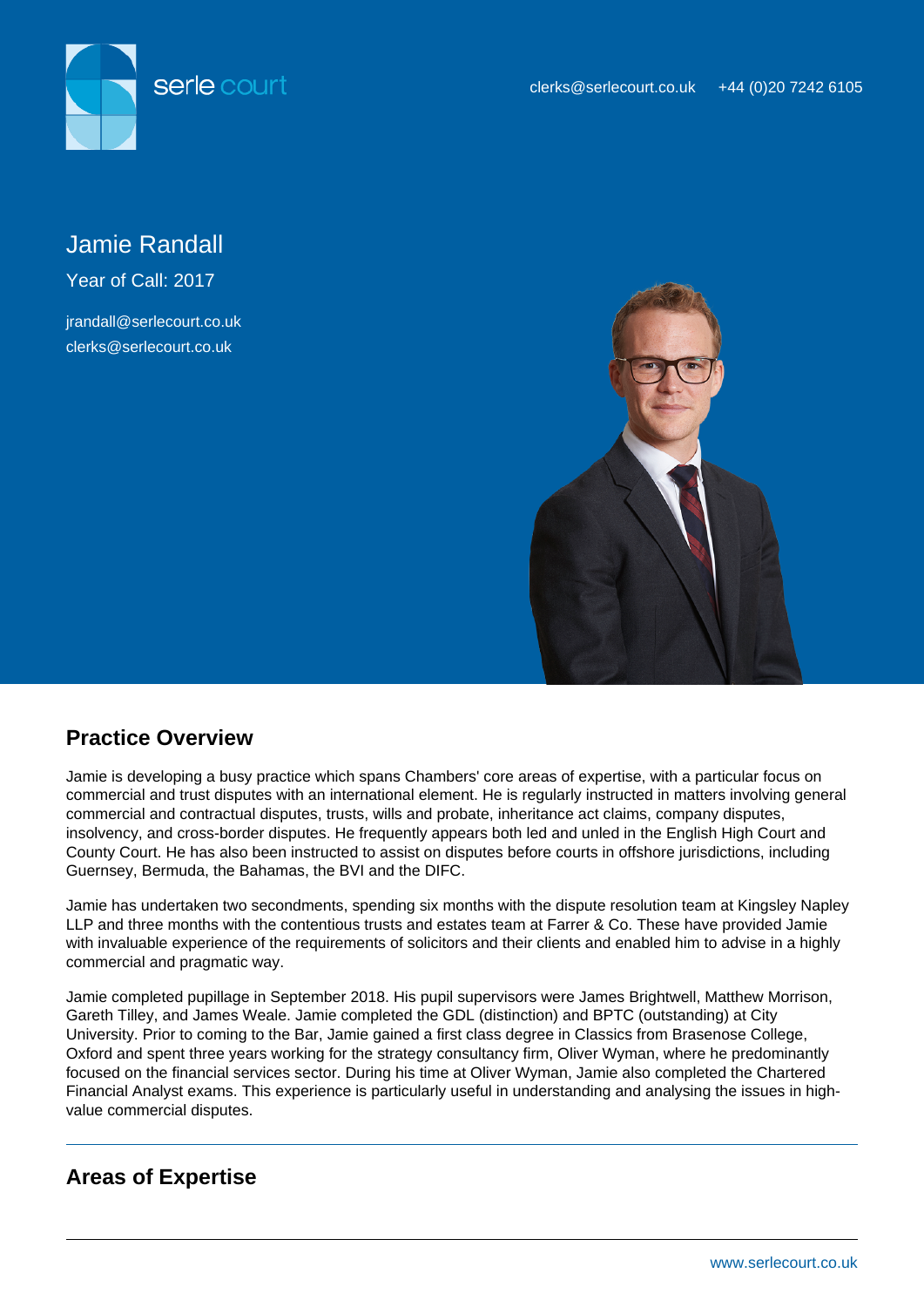### **Commercial Litigation**

Jamie is developing a busy commercial litigation practice both onshore and offshore. Recent instructions include a shareholder dispute, which included obtaining an interim injunction, a dispute over whether payments were pursuant to a loan agreement or investments in the Defendant's business, a claim for the payment of commissions under an import agreement, a claim for loss of profits under a fuel purchase agreement, and an application to strike out a claim brought against the wrong defendants. Jamie also has experience of arbitrations and is currently acting for the defendant in an arbitration concerning oil and gas contracts in Kuwait.

Reliance v ASRR (ICC Case no. 24744/AYZ): Jamie acted as counsel for the Defendant in ICC arbitration proceedings relating to consultancy agreements in the oil and gas sector. The claim was for over \$6 million dollars and Jamie appeared as sole counsel in the three day final hearing.

Berkeley Square Holdings v Lancer Property Asset Management Limited [2021] EWHC 849 (Ch): Jamie acted as junior counsel for the Claimant (led by Philip Marshall QC, Jonathan Harris QC and Justin Higgo QC) in claims for dishonest assistance, conspiracy and breach of fiduciary duty.

Trafalgar v Hadley & Ors (BL-2020-000294): Jamie acts for the Claimant (led by Justin Higgo QC) in a substantial fraud claim against multiple defendants. Jamie appeared as sole counsel in successful applications for default judgment against two of the defendants and obtained an order vesting a property in the Claimant.

Cobussen Principal Investment Holdings v Akbar [2020] EWHC 476 (QB). Jamie assisted James Weale for the Claimant on a heavily contested application for specific disclosure and applicaiton for a charging order over property held under an offshore trust.

GIB v Aldwood [2019] EWHC 1666 (QB). Jamie acted for the Defendant (led by Lexa Hilliard QC) in a claim for £28m, which included applications to challenge jurisdiction and to discharge a Worldwide Freezing Order

Assisted Ruth den Besten (led by Andrew Onslow QC) acting for the respondent in a summary judgment application concerning the formation of a contract where it had not been signed and the parties had continued to negotiate (Rosalina v New Balance [2018] EWHC 1014 (QB)).

Assisted Gareth Tilley (led by Rupert Reed QC) in applications in the DIFC Court of First Instance for various types of injunctive relief to prevent one of the parties to a joint venture from taking further action that would make it impossible to run the school which they had established.

Assisted James Weale (led by Rupert Reed QC) in an application for a freezing injunction in the DIFC Court of First Instance relating to a claim for breach of contract and fraud of c. \$30m.

Assisted Dan Fritz in acting for the defendant in a claim alleging breach of contract and unlawful interference, following the termination of a contract for the provision of mortgage advisory services.

### **Civil Fraud**

Berkeley Square Holdings v Lancer Property Asset Management Limited [2021] EWHC 849 (Ch): Jamie acted as junior counsel for the Claimant (led by Philip Marshall QC, Jonathan Harris QC and Justin Higgo QC) in claims for dishonest assistance, conspiracy and breach of fiduciary duty.

Trafalgar v Hadley & Ors (BL-2020-000294): Jamie acts for the Claimant (led by Justin Higgo QC) in a substantial fraud claim against multiple defendants. Jamie appeared in the successful application for default judgment against one of the defendants and obtained an order vesting a property in the Claimant.

Assisted Matthew Morrison (led by Philip Marshall QC) in acting for the claimant energy company in a High Court trial for claims that the defendants had committed the financial torts of unlawful interference, inducing breach of contract, and unlawful means conspiracy (BES v Scrivener and Mooney).

Assisted Matthew Morrison in defending a claim brought in the Royal Court of Guernsey for the fraudulent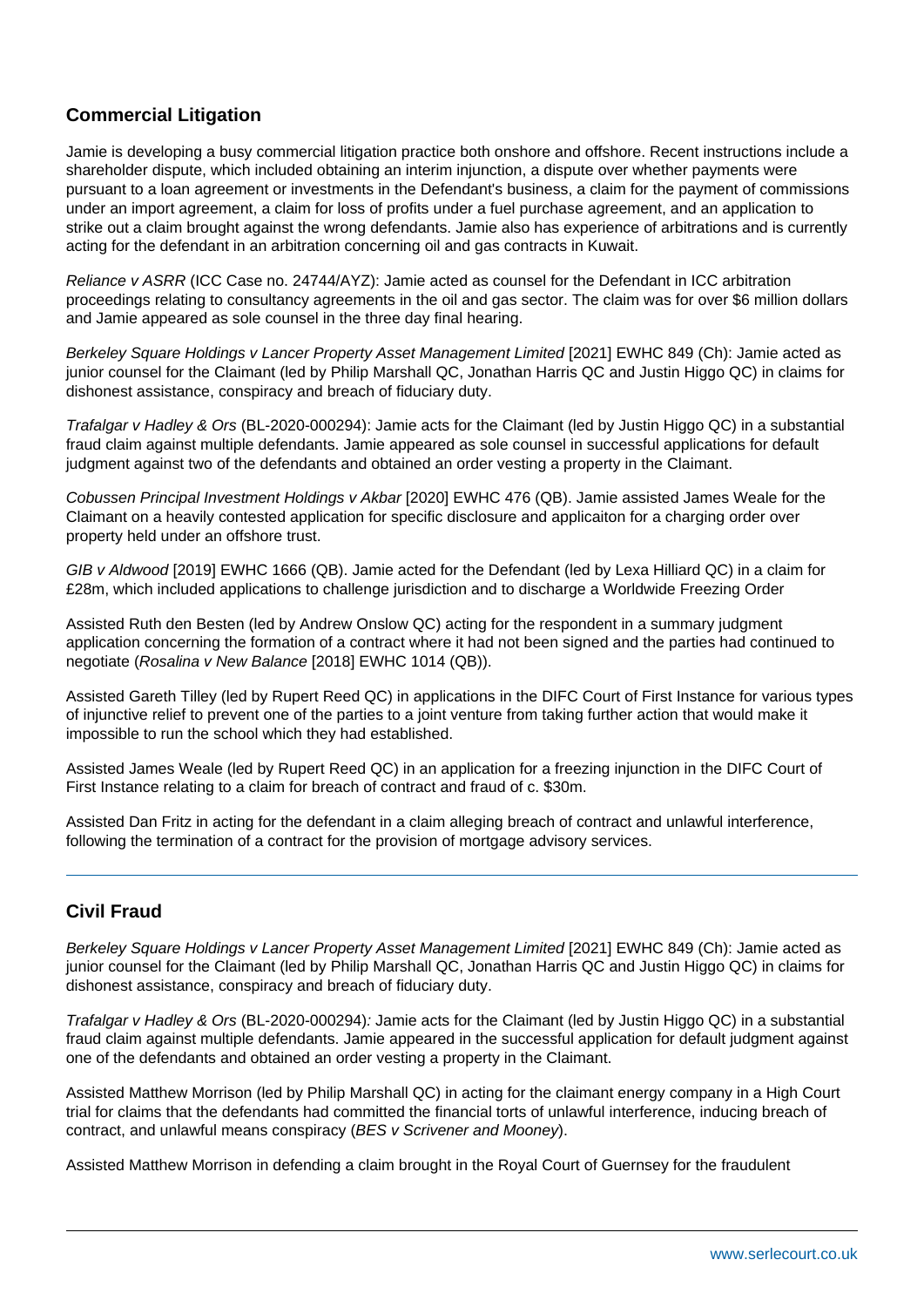assignation of a deed.

Assisted Matthew Morrison in advising the claimants on claims of fraud, breach of contract and breach of fiduciary duty in relation to a joint venture investment of over €50m.

Assisted Gareth Tilley in advising the claimant in relation to potential fraud and breach of fiduciary causing losses to a registered charity of c. £4m.

Assisted Gareth Tilley in acting for the claimant in relation to claims to set aside property transfers on the basis of fraud, undue influence and unconscionability.

#### **Private Client Trusts and Probate**

Jamie regularly acts in contentious trusts and probate proceedings both onshore and offshore. Recent instructions have included: applications by beneficiaries to remove trustees and/or executors; claims under the Inheritance Act 1975, including claims by spouses, adult children and minor children; a claim by a residuary beneficiary that property was held on constructive trust for the deceased; a claim that a will was invalid for undue influence or lack of capacity; advising a former trustee on a claim to an indemnity for his expenses from the proceeds of sale of a property; and an application to revoke an enduring power of attorney.

Schumacher v Clarke (PT-2018-000862): Jamie acted for the Claimant (led by Richard Wilson QC) in a claim to remove fellow executors and trustees of the estate of Dame Zaha Hadid.

Assisted Richard Wilson QC in the appeal against the judgment of Mostyn J refusing to allow a claim under the 1975 Act to be brought out of time (Cowan v Foreman [2019] EWCA Civ 1336).

Assisted James Brightwell (led by Simon Taube QC) in acting for the former trustees of the Tchenguiz Family Trust in eight appeals to the Privy Council. The primary issue was the application of Article 32 of the Trusts (Jersey) Law 1984 to a non-Jersey contract, but it also raised questions as to the right of restitution in the context of a contractual matrix and strike out for abuse of process (Investec Trust (Guernsey) Ltd v Glenalla Properties Ltd [2018] 2 WLR 1465).

Assisted Richard Wilson QC in the preparation of written submissions for a hearing in the Court of Appeal on the question of whether there was a sufficient level of unconscionability in order for a proprietary estoppel claim to be established (Habberfield v Habberfield).

Assisted James Weale in preparation for the hearing on costs following the trial of a claim under the Inheritance Act 1975 by the Deceased's infant children (Ubbi y Corrado [2018] EWHC 1396).

Jamie has written a number of articles on recent cases under the 1975 Act, including an article for Trust and Estates Law and Tax Journal on Wellesley v Wellesley and the grounds for obtaining relief.

#### **International and Offshore**

Bidzina Ivanishvili v Credit Suisse Trustee (Singapore): Jamie acted as junior counsel for the Claimant in breach of trust proceedings taking place in Singapore.

Advised on applications in the Bahamas Supreme Court to set aside default judgment and an assessment of damages of over \$6mm.

Advised (with Philip Jones QC) on the merits of an appeal to the Privy Council concerning adverse possession.

Assisted Adrian de Froment in an appeal to the Privy Council from the Court of Appeal of the Bahamas concerning issues of habeas corpus and constitutional relief.

Assisted Gareth Tilley (led by Rupert Reed QC) in applications in the DIFC Court of First Instance for various types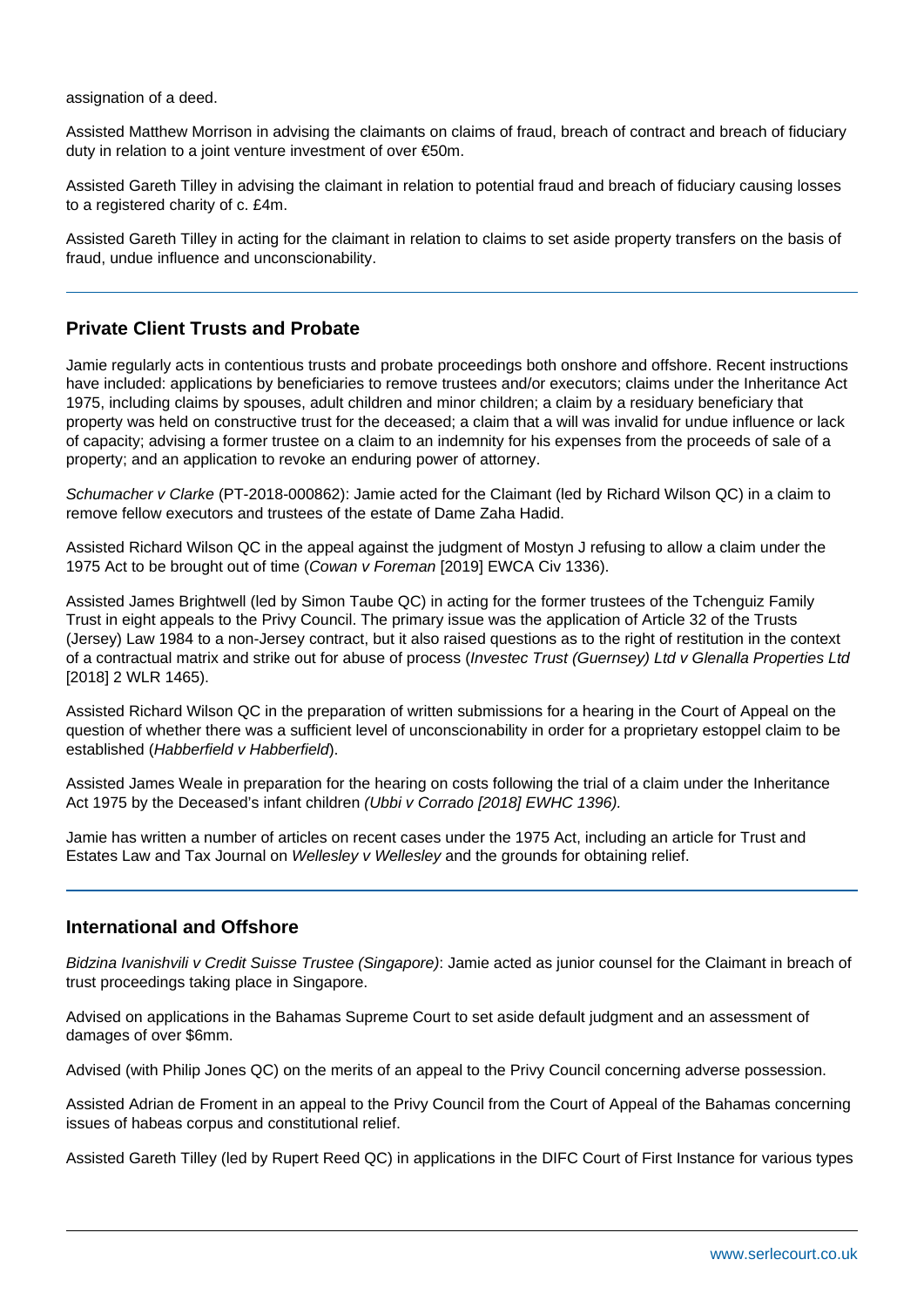of injunctive relief to prevent one of the parties to a joint venture from taking further action that would make it impossible to run the school which they had established.

Assisted James Weale (led by Rupert Reed QC) in an application for a freezing injunction in the DIFC Court of First Instance relating to a claim for breach of contract and fraud of c. \$30m.

#### **Company**

Jamie has regularly advised on disputes between shareholders and directors, including unfair prejudice claims and derivative claims. Recent instructions include a shareholders dispute, including an application for an interim injunction to restrain further breaches.

Jamie is also regularly instructed to appear in the Companies Court, including applications for rectification of charges, the late registration of charges, restoration to the register and removal of information from the register.

Re Deal Partners Limited (CR-2021-000831): Jamie acts for the Petitioners (led by Dan Fritz) in a winding up petition on the just and equitable ground.

Re Klimvest (CR-2020-003966): Jamie acted for the Company in a winding up petition on the just and equitable ground.

Assisted James Mather in the successful application to prevent one of the two shareholders of a company from selling her shares, which she owned pursuant to a financial settlement following divorce (Simonon v Simonon [2019] 3 WLUK 383).

Assisted Gareth Tilley in defending a claim to rectify the register and a petition for unfair prejudice, following a director's misuse of expenses.

#### **Insolvency**

Jamie has appeared regularly in the Insolvency Court, including bankruptcy petitions, applications for charging orders, and applications to bring proceedings against an insolvent company.

#### **Arbitration**

Reliance v ASRR (ICC Case no. 24744/AYZ): Jamie acted as counsel for the Defendant in ICC arbitration proceedings relating to consultancy agreements in the oil and gas sector. The claim was for over \$6 million dollars and Jamie appeared as sole counsel in the three day final hearing.

#### **Client Testimonials**

Of all the Chambers with whom we enjoy a close relationship, Serle Court are absolutely at the top of the list. More friends than professional colleagues, they have within the set truly stellar performers both at Silk and Junior level – indeed the Juniors have little to choose between them in terms of skill set, application and all round team work. Our relationship with Chambers goes back to the late 1980s and our own growth has very much mirrored that of Chambers and operated at times hand in hand with them in our key practice areas. Serle Court has been able to secure additional new talent over the last few years, aside from the home grown ability it possesses and we look forward to many future years success and the pleasure of working with them.

#### **Publications**